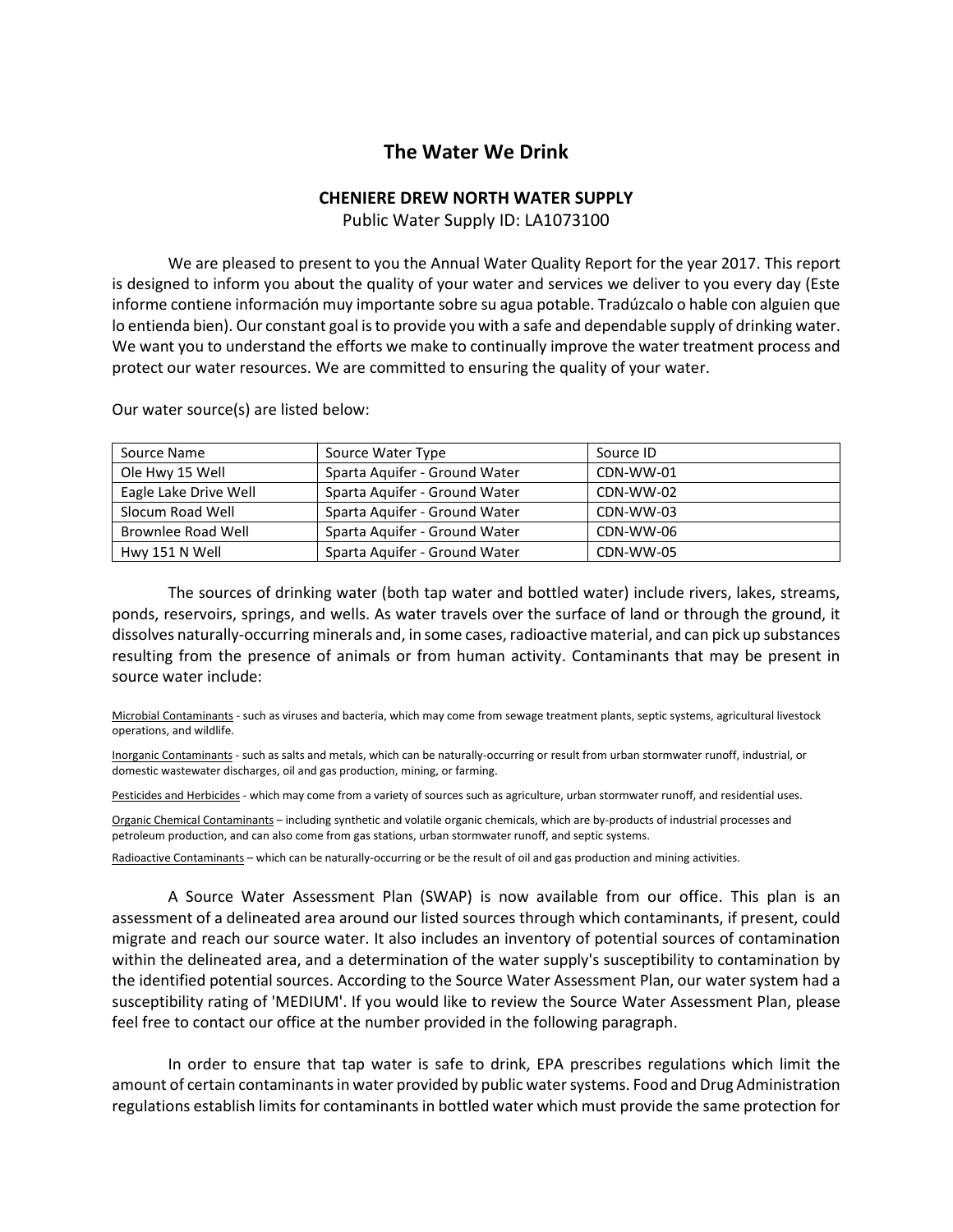public health. **We are pleased to report that our drinking water is safe and meets Federal and State requirements.** If you have any questions about this report, please contact John D. Nichols, Operations Manager, or Terry F. Ware, Board President, at (318) 322-9516 or any of your other water system board members. We want our valued customers to be informed about their water utility. If you want to learn more, please attend any of the regularly scheduled meetings. The Board of Directors of Cheniere Drew Water System conducts a monthly business meeting on the second Tuesday of each month at 7 PM. The location of this business meeting is at the water office located at 646 Commercial Parkway in West Monroe, Louisiana.

If present, elevated levels of lead can cause serious health problems, especially for pregnant women and young children. Lead in drinking water is primarily from materials and components associated with service lines and home plumbing. CHENIERE DREW NORTH WATER SUPPLY is responsible for providing high quality drinking water, but cannot control the variety of materials used in plumbing components. When your water has been sitting for several hours, you can minimize the potential for lead exposure by flushing your tap for 30 seconds to 2 minutes before using water for drinking or cooking. If you are concerned about lead in your water, you may wish to have your water tested. Information on lead in drinking water, testing methods, and steps you can take to minimize exposure is available from the Safe Drinking Water Hotline or at [http://www.epa.gov/safewater/lead.](http://www.epa.gov/safewater/lead)

The Louisiana Department of Health and Hospitals - Office of Public Health routinely monitors for constituents in your drinking water according to Federal and State laws. The tables that follow show the results of our monitoring during the period of January 1st to December 31st, 2017. Drinking water, including bottled water, may reasonably be expected to contain at least small amounts of some contaminants. The presence of contaminants does not necessarily indicate that water poses a health risk.

In the tables below, you will find many terms and abbreviations you might not be familiar with. To help you better understand these terms, we've provided the following definitions:

Parts per million (ppm) or Milligrams per liter (mg/L) – one part per million corresponds to one minute in two years or a single penny in \$10,000.

Parts per billion (ppb) or Micrograms per liter (ug/L) – one part per billion corresponds to one minute in 2,000 years, or a single penny in \$10,000,000.

Picocuries per liter (pCi/L) – picocuries per liter is a measure of the radioactivity in water.

Treatment Technique (TT) – an enforceable procedure or level of technological performance which public water systems must follow to ensure control of a contaminant.

Action level (AL) – the concentration of a contaminant that, if exceeded, triggers treatment or other requirements that a water system must follow.

Maximum contaminant level (MCL) – the "Maximum Allowed" MCL is the highest level of a contaminant that is allowed in drinking water. MCL's are set as close to the MCLG's as feasible using the best available treatment technology.

Maximum contaminant level goal (MCLG) – the "Goal" is the level of a contaminant in drinking water below which there is no known or expected risk to human health. MCLG's allow for a margin of safety.

Maximum residual disinfectant level (MRDL) – The highest level of a disinfectant allowed in drinking water. There is convincing evidence that addition of a disinfectant is necessary for control of microbial contaminants.

Maximum residual disinfectant level goal (MRDLG) – The level of a drinking water disinfectant below which there is no known or expected risk to health. MRDLGs do not reflect the benefits of the use of disinfectants to control microbial contaminants.

Level 1 Assessment - A study of the water system to identify potential problems and determine (if possible) why total coliform bacteria have been found in our water system.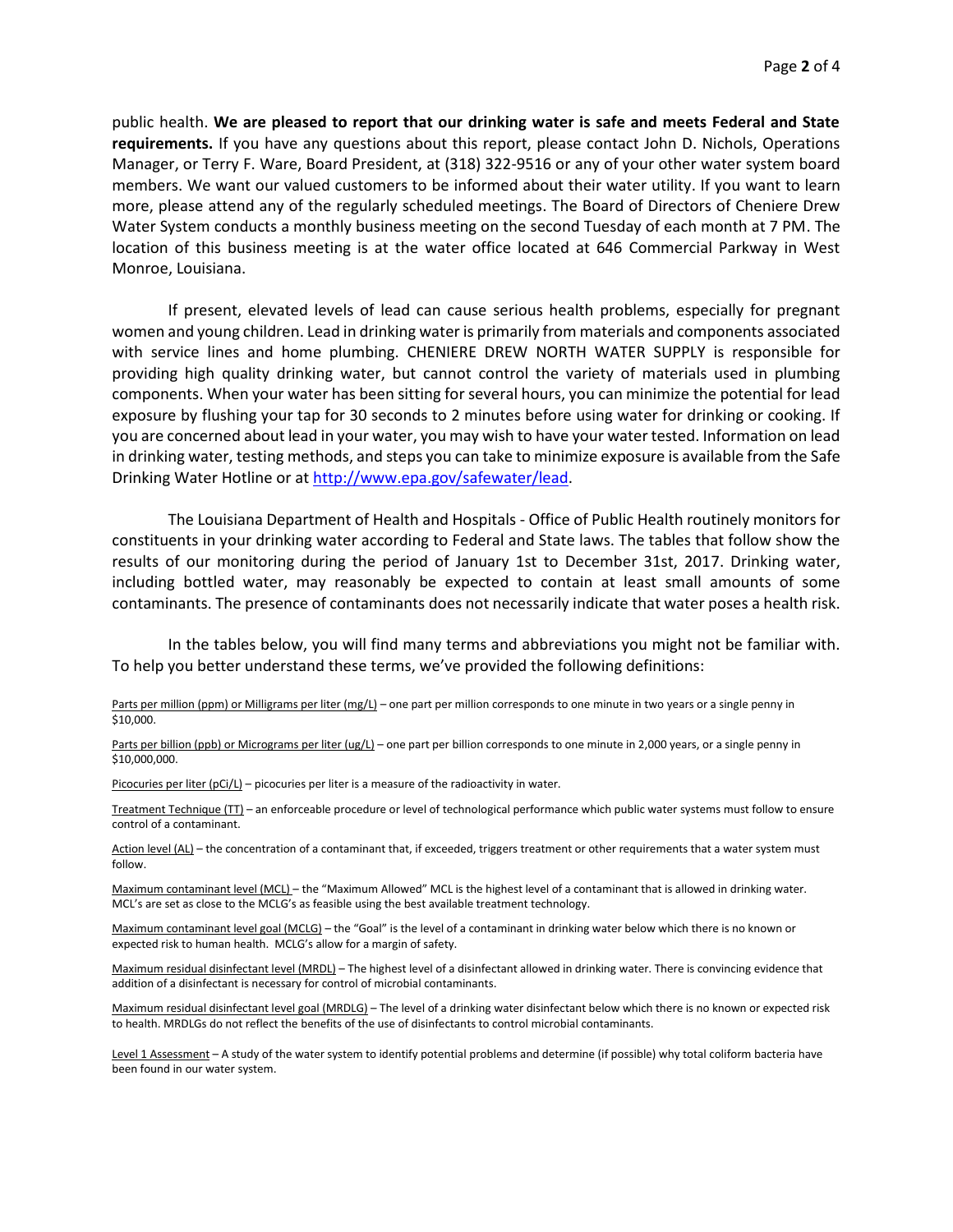Level 2 Assessment - A very detailed study of the water system to identify potential problems and determine (if possible) why an E. coli MCL violation has occurred and/or why total coliform bacteria have been found in our water system on multiple occasions.

## During the period covered by this report we had the below noted violations.

| Compliance Period                                             | Analyte | I vpe |
|---------------------------------------------------------------|---------|-------|
| No<br>Violations<br>Occurred<br>Calendar Year of<br>the<br>ın |         |       |

Our water system tested a minimum of 10 samples per month in accordance with the Total Coliform Rule for microbiological contaminants. With the microbiological samples collected, the water system collects disinfectant residuals to ensure control of microbial growth.

| Disinfectant    | Date | <b>Highest RAA</b> | Unit | Range                                       | <b>MRDL</b> | <b>MRDLG</b> | <b>Typical Source</b>           |
|-----------------|------|--------------------|------|---------------------------------------------|-------------|--------------|---------------------------------|
| <b>Chlorine</b> | 2017 | 1.56<br>__         | ppm  | $\sim$ $\sim$<br>$\sim$<br><u></u><br>ັບ.ບປ |             |              | additive<br>Water<br>used<br>to |
|                 |      |                    |      |                                             |             |              | control microbes                |

In the tables below, we have shown the regulated contaminants that were detected. Chemical Sampling of our drinking water may not be required on an annual basis; therefore, information provided in this table refers back to the latest year of chemical sampling results.

| Regulated<br>Contaminants | <b>Collection Date</b> | <b>Highest</b><br>Value | Range            | Unit | MCL | <b>MCLG</b> | <b>Typical Source</b>                                                                                                           |
|---------------------------|------------------------|-------------------------|------------------|------|-----|-------------|---------------------------------------------------------------------------------------------------------------------------------|
| <b>FLUORIDE</b>           | 8/7/2017               | 0.28                    | $0.22 -$<br>0.28 | ppm  | -4  |             | Erosion of natural deposits; Water additive<br>which promotes strong teeth; Discharge<br>from fertilizer and aluminum factories |

| Radionuclides                           | Collection<br>Date | Highest<br>Value | Range         | Unit  | <b>MCL</b> | <b>MCLG</b> | <b>Typical Source</b>                                                                                                                                                                                                     |
|-----------------------------------------|--------------------|------------------|---------------|-------|------------|-------------|---------------------------------------------------------------------------------------------------------------------------------------------------------------------------------------------------------------------------|
| <b>COMBINED RADIUM</b><br>(-226 & -228) | 9/18/2017          | 0.5              | $0.358 - 0.5$ | pCi/l | 5          | 0           | Erosion of natural deposits                                                                                                                                                                                               |
| <b>GROSS ALPHA</b><br>PARTICLE ACTIVITY | 8/7/2017           | 3.55             | 3.55          | pCi/l | 15         | 0           | Erosion of natural deposits                                                                                                                                                                                               |
| <b>GROSS BETA</b><br>PARTICLE ACTIVITY  | 9/6/2017           | 1.23             | 1.23          | pCi/l | 50         | 0           | Decay of natural and man-made deposits.<br>Note: The gross beta particle activity MCL is<br>4 millirems/year annual dose equivalent to<br>the total body or any internal organ. 50<br>pCi/l is used as a screening level. |

| Lead and<br>Copper     | Date        | 90 <sup>TH</sup><br>Percentile | Range       | Unit | AL  | <b>Sites</b><br>Over AL | <b>Typical Source</b>                                                                                        |
|------------------------|-------------|--------------------------------|-------------|------|-----|-------------------------|--------------------------------------------------------------------------------------------------------------|
| COPPER,<br><b>FREE</b> | 2015 - 2017 | 0.2                            | $0.1 - 0.4$ | ppm  | 1.3 | 0                       | Corrosion of household plumbing systems;<br>Erosion of natural deposits; Leaching from<br>wood preservatives |
| <b>LEAD</b>            | 2015 - 2017 |                                | $1 - 13$    | ppb  | 15  | 0                       | Corrosion of household plumbing systems;<br>Erosion of natural deposits                                      |

| Disinfection Byproducts          | Sample Point        | Period | Highest<br>LRAA | Range            | Unit | MCL | MCLG | <b>Typical Source</b>                        |
|----------------------------------|---------------------|--------|-----------------|------------------|------|-----|------|----------------------------------------------|
| TOTAL HALOACETIC<br>ACIDS (HAA5) | ARK RD & GREENBRIAR | 2017   |                 | $10.8 -$<br>10.8 | ppb  | 60  | -0   | By-product of drinking<br>water disinfection |